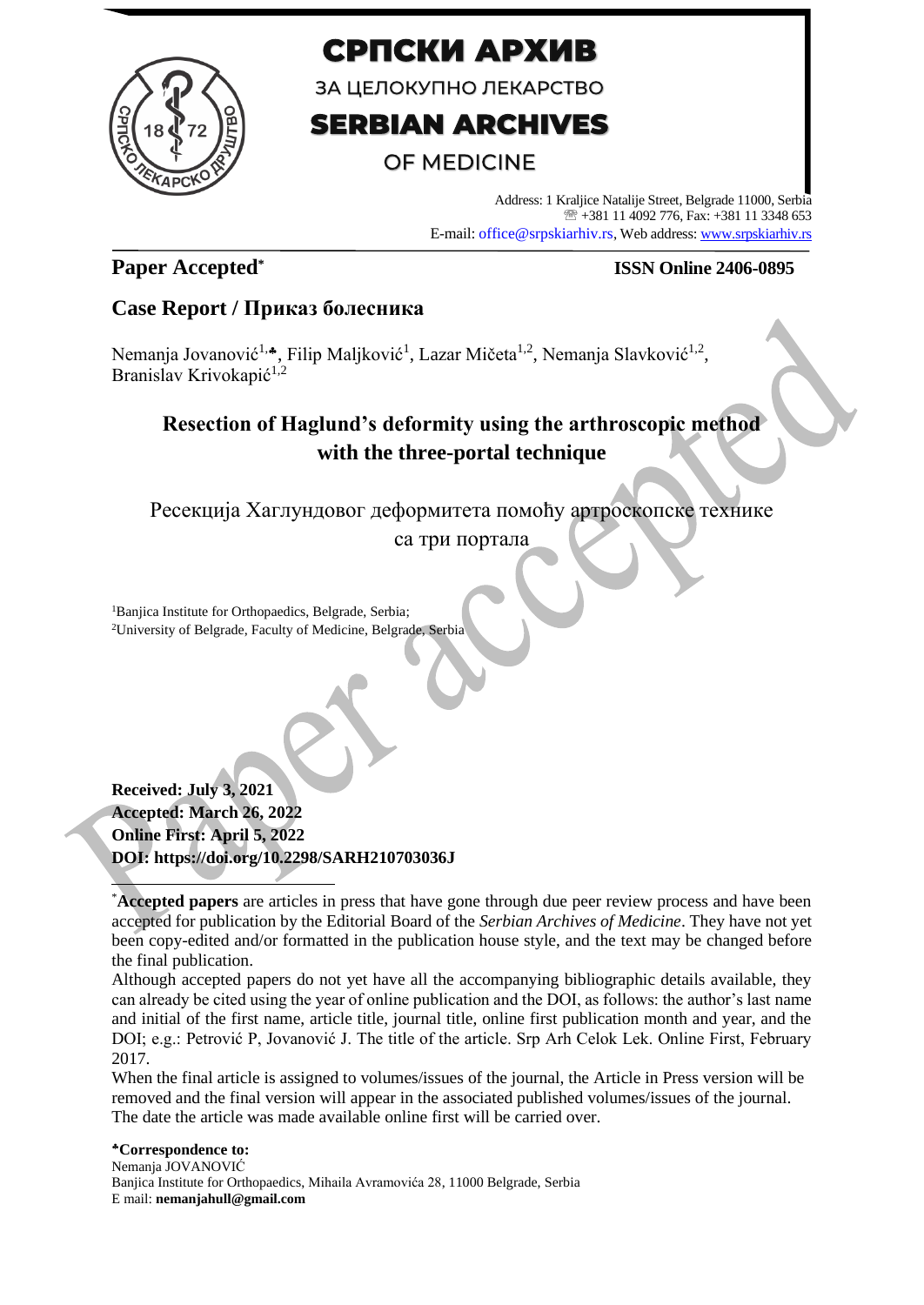### **Resection of Haglund's deformity using the arthroscopic method with the three-portal technique**

## Ресекција Хаглундовог деформитета помоћу артроскопске технике са три портала

#### **SUMMARY**

**Introduction** Haglund's deformity represents a reactive enlargement of the posterosuperior aspect of the calcaneus and often causes pain that can significantly disturb everyday activities. If the patient's condition did not improve after six months of non-surgical treatment, the surgical treatment could be taken into consideration. Although Haglund's deformity is successfully treated by endoscopic calcaneoplasty with two portal techniques we decided to apply a slightly newer technique arthroscopic surgery with three portal techniques.

**Case outline** Patient with clinically and radiographically confirmed Haglund's deformity was operated on using arthroscopic calcaneoplasty with three portal techniques. The postoperative recovery went without complications and full weight-bearing was allowed after 4 weeks. Completely return to sports activities was allowed after 4 months.

**Conclusion** Arthroscopic calcaneoplasty with three portal techniques turned out to be a safe and costeffective surgical method in the treatment of Haglund's deformity. There is still not enough data in the literature regarding this type of surgical treatment, but the good postoperative functional results are extremely encouraging since this surgical technique enables faster recovery and fewer postoperative complications.

**Keywords:** endoscopic calcaneoplasty; hindfoot; Haglund disease; retrocalcaneal bursitis

#### **САЖЕТАК**

**Увод** Хаглундов деформитет представља реактивно увећање постеросупериорног аспекта калканеуса и често узрокује бол који може значајно реметити свакодневне активности. Ако се стање пацијента не побољша након шетомесечног неоперативног лечења, у разматрање се узима хируршко лечење. Иако се Хаглундов деформитет успешно лечи ендоскопском калканеопластиком применом технике кроз два протала, одлучили смо да применимо нешто новију технику - артроскопску хирургију применом технике са три портала.

**Приказ болесника** Пацијент са клинички и радиографски потврђеним Хаглундовим деформитетом оперисан је артроскопском калканеопластиком применом технике са три портала. Постоперативни опоравак протекао је без компликација и ход са пуним ослонцем је дозвољен након четири недеље. Потпуни повратак спортским активностима био је дозвољен након четири месеца. **Закључак** Артроскопска калканеопластика применом технике са три портала показала се као сигурна и исплатива хируршка метода у лечењу Хаглундовог деформитета. У литератури још увек нема довољно података о овој врсти хируршког лечења, али су добри постоперативни функционални

резултати изузетно охрабрујући јер ова хируршка техника омогућава бржи опоравак и мање постоперативних компликација. **Кључне речи:** ендоскопска калканеопластика;

стопало; Хаглундова болест; ретрокалканеални бурзитис

#### **INTRODUCTION**

Haglund's deformity (HD) represents a reactive enlargement of the posterosuperior aspect of the calcaneus, often followed by the inflammation of the retrocalcaneal bursa and insertional tendinopathy of the Achilles tendon [1, 2].

For the precise diagnosis of HD, a clinical examination and a lateral view radiograph are usually sufficient. Haglund deformity is successfully treated non-surgically, but if the patient's condition did not improve after six months of non-surgical treatment, the surgical treatment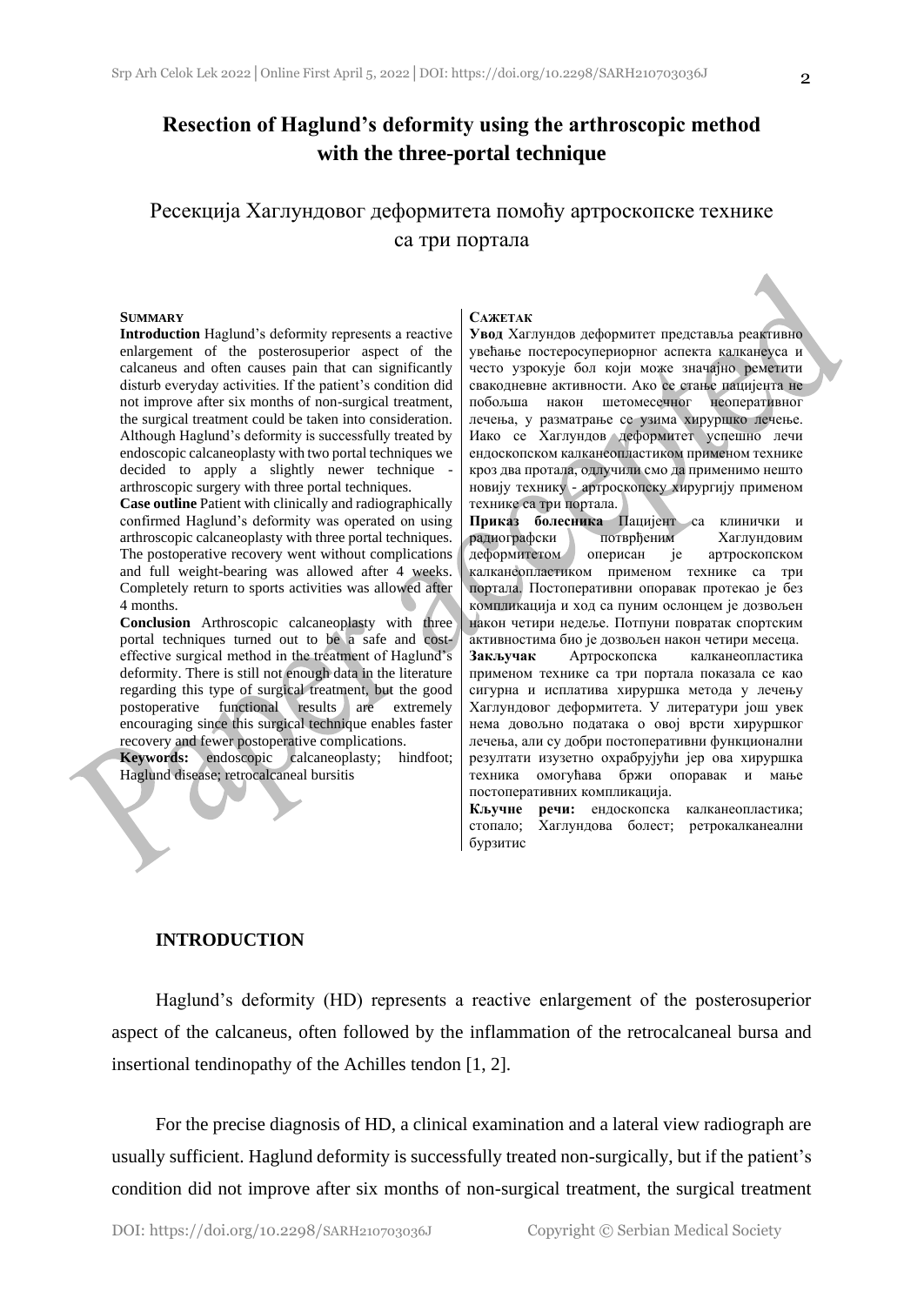could be taken into consideration [2, 3]. Operation can be performed as open or arthroscopically assisted surgery. Both methods usually include the removal of retrocalcaneal bursa and the resection of the ossification in the posterosuperior aspect of the calcaneus [2, 3, 4]. An "open" surgery bears a higher risk of postoperative complications, which include: difficulties in wound healing, hyperkeloid scars, larger postoperative swelling and hematoma, skin paresthesias near the postoperative scar, neurovascular injuries, avulsions of the Achilles tendon attachment, greater possibility of the iatrogenic fracture of a heel bone and the postoperative Achilles tendon shortening which causes decreased foot dorsiflexion [2, 4, 5, 6]. Thus, for the last three decades, arthroscopically assisted surgery of the ankle represents the surgical method which has been used in the treatment of this deformity [4].

#### **CASE REPORT**

The patient is male, age 27, a recreational basketball player with pain and swelling in the posterior aspect of the right heel with difficulties in walking. The symptoms had been lasting for three months affecting his normal life and sports activities.

Examination showed typical symptoms for HD, local swelling and redness of the posterior aspect of the heel, palpatory painful bony prominence in the mentioned area, with painful sensitivity on both sides of the Achilles tendon insertion. Tendon palpation did not cause any pain. The lateral radiograph of the foot revealed the enlargement of the posterosuperior aspect of the calcaneus, with the positive parallel pitch lines, which is the most important radiographic sign [7]. Due to clear clinical and radiographic presentation, MRI of the foot was not performed.

The patient was advised against wearing tight shoes and using 1 cm of padding placed under the right leg heel was suggested to him, as well as, practicing the Achilles tendon stretching on daily basis, using anti-inflammatory drugs and physical therapy. We did not decide to administer local corticosteroid therapy due to the possibility of Achilles tendon rupture, which was published in some earlier studies [6, 8, 9]. After the unsuccessful eightmonth-long non-surgical treatment, we decided to perform the arthroscopic surgery with three portal technique, a slightly newer technic that has been in use for less than a decade [4, 9].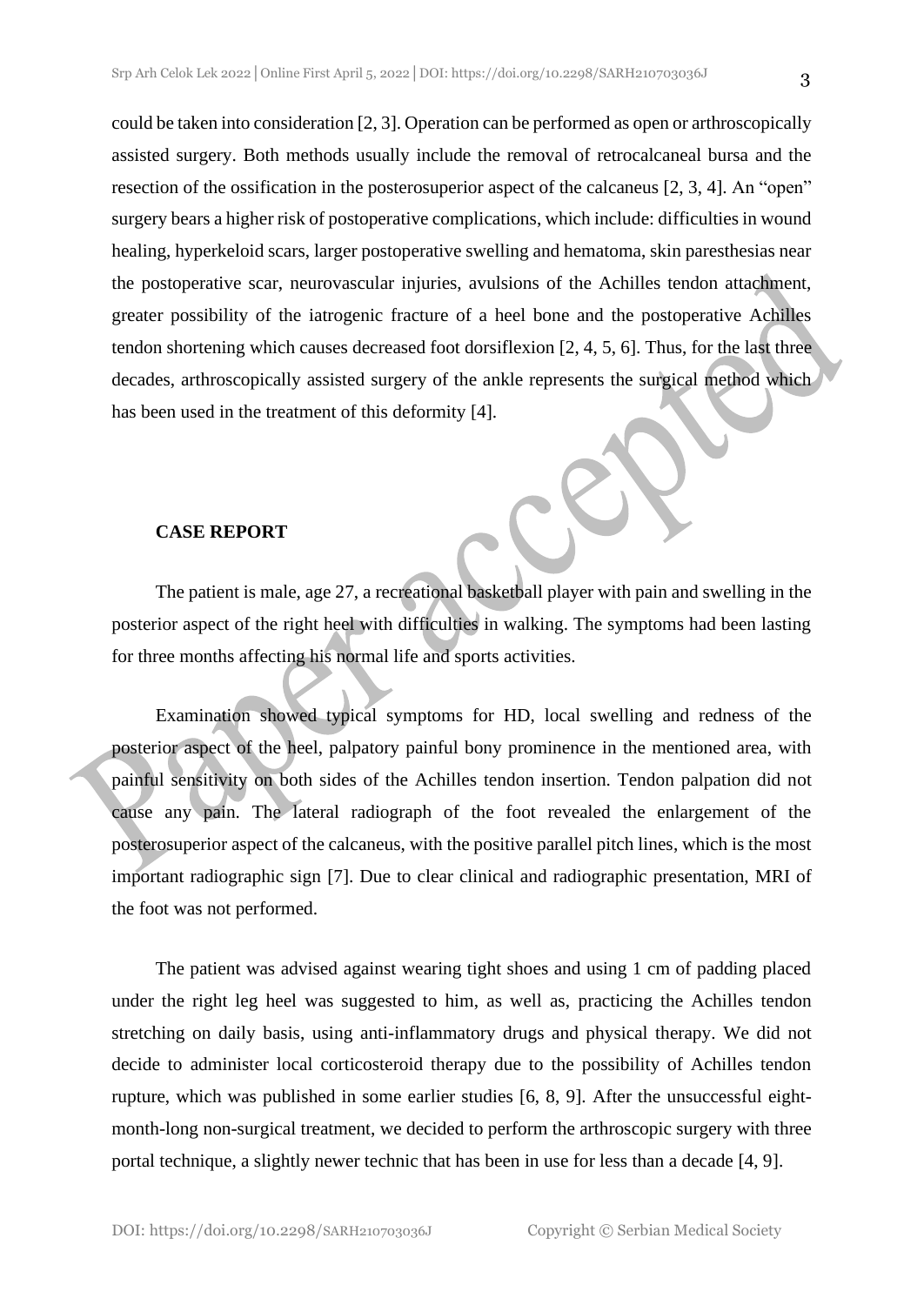The endoscopic procedure was performed with the patient in a prone position under spinal anesthesia. The foot was positioned over the edge of the table, allowing a full range of motions of the ankle joint. A tourniquet was applied at the thigh. Preoperatively, bony prominences were marked which served as landmarks for portals placement.

The first two portals, the distal posteromedial portal (DPMP) and distal posterolateral portal (DPLP), were standard portals for hindfoot endoscopy. They were positioned at the level of the tip of the lateral malleolus, immediately adjacent to the Achilles tendon, and served as working portals. The third portal was proximal posterolateral portal (PPLP) and it served for the insertion of an optical instrument, visualization of the retrocalcaneal area and the ankle. The portal was positioned directly outward the Achilles tendon, 5 cm cranially to its attachment. Subcutaneous tissue was separated by a mosquito clamp, in order to enter caudally into the retrocalcaneal area by a blunt trocar. In this way, a passage was made for an undisturbed, safe insertion of an endoscope into the ankle (Figure 1).

By inserting the endoscope through the PPLP, synovitis and retrocalcaneal bursitis were diagnosed. Excision of inflamed retrocalcaneal bursa and synovitis was performed using a shaver 4.5 mm in diameter (Artrex) through the DPMP, which also enabled better ankle visualization. A contact between a bone spur at the posterosuperior aspect of the calcaneus with the Achilles tendon was discovered during the foot dorsiflexion. Using distal portals, the bone spur was removed by an abrader. The extent of bony resection was judged dynamically by performing a full range of passive motions of the ankle during the resection itself until there was no longer contact between the calcaneus and the Achilles tendon. Special attention was paid to avoiding iatrogenic Achilles tendon injury. Loose intra-articular bodies and tissue debris were removed. With the foot in full plantar flexion, a space was obtained for the insertion of the optical instrument immediately behind the Achilles tendon attachment, which made it possible to evaluate the local condition. Neither pathological substrate nor the signs of insertional tendinopathy were found.

After the tourniquet had been released and the ankle had been irrigated with saline solution, a hemostasis check was performed. The portals were closed with single sutures. Elastic bandage was applied on operated leg for first three postoperative days in accordance with recommendations of Neik van Dijk et al [4]. Standard perioperative thromboprophylaxis, antibiotic, and pain management therapy were administered.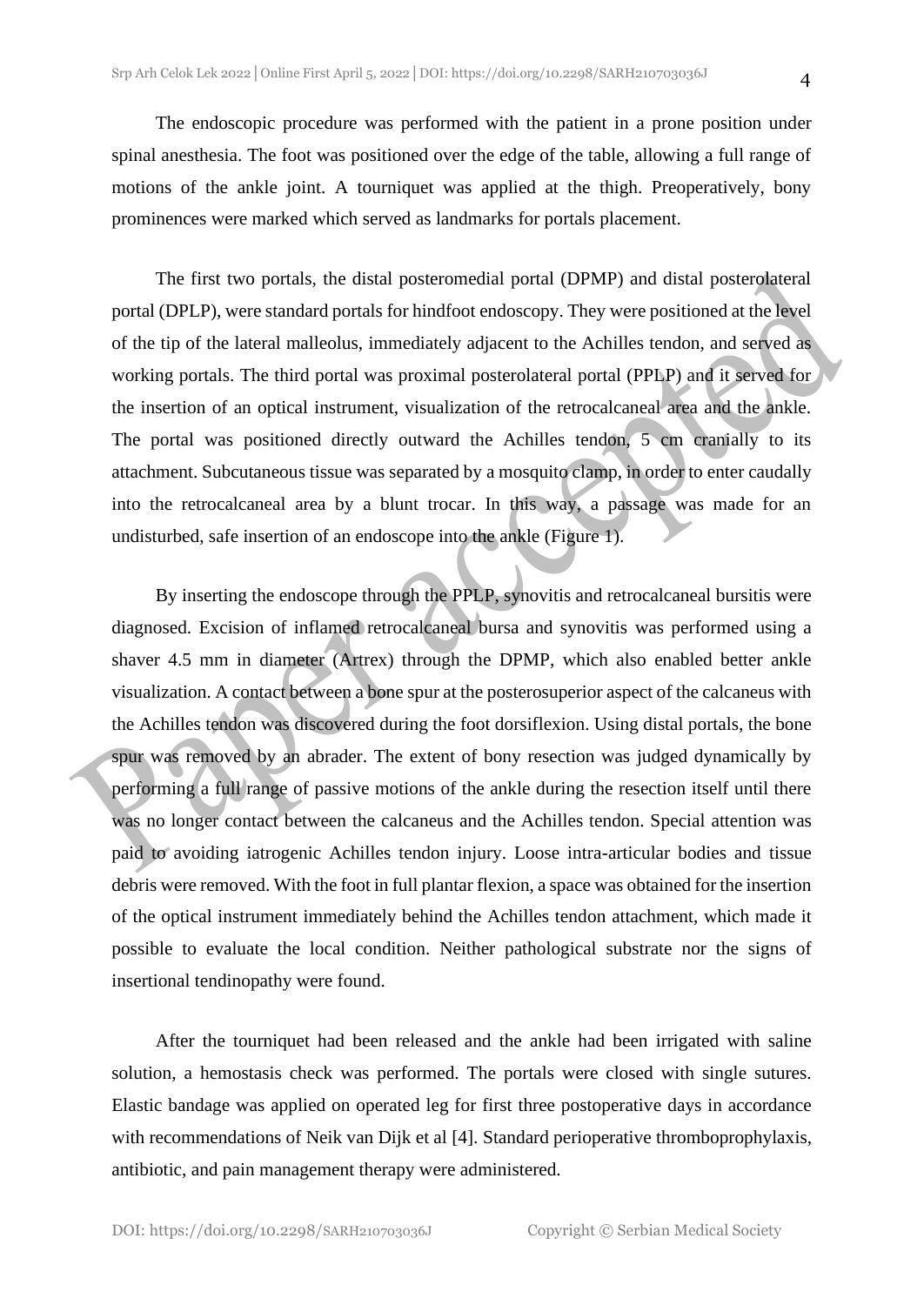On the first postoperative day, passive movements of plantar and dorsiflexion up to the pain threshold were started and the patient was discharged with advice for crutch-assisted walking and non-weight bearing on the operated leg. Leg elevation after activities was advised for the period of first 7 days, and avoiding conventional footwear for next eight weeks.

The first check-up was scheduled two weeks after the surgery. The patient was allowed partial weight bearing on the operated leg, with a gradual increment in the following period, and functional physical therapy was suggested. Four weeks after the surgery full weight bearing on the operated leg was allowed. After three months the patient was allowed to gradually return to physical activities, and the full return to sports was allowed after four months (Figure 2). The last check-up was six months after the surgery. The patient did not report the existence of any previously presented symptoms not even after doing sport activities.

This case report was approved by the institutional ethics committee, and written consent was obtained from the patient for the publication of thе report and any accompanying images.

#### **DISCUSSION**

Since it was first described in detail in 1928, Haglund's deformity has represented a therapeutic challenge even for experienced surgeons. It is usually treated non-surgically, but when there is no improvement after six months, surgical treatment is considered. One of the main problems of the surgical treatment of HD is the amount of resection of the bony prominence. Excessive bone resection is the cause of greater post-operative problems in comparison to insufficient resection [10]. This excessive resection can cause disinsertion of the Achilles tendon and the calcaneus fracture [11]. Nesse and Finsen published that an excessive resection can cause the pain in the posterior aspect of a heel and the ankle stiffness [10]. Nonetheless, there is no clearly defined guidelines about the amount of bone resection during an endoscopic calcaneoplasty [1].

Open surgery usually includes either the resection of the posterosuperior aspect of the calcaneus or the wedge osteotomy of the calcaneus [10, 11]. Open surgery is a well-accepted method with good to excellent results [6, 12, 13, 14]. In the cases with an accumulation of calcium salts inside the Achilles tendon or in the extremely painful insertional tendinopathies,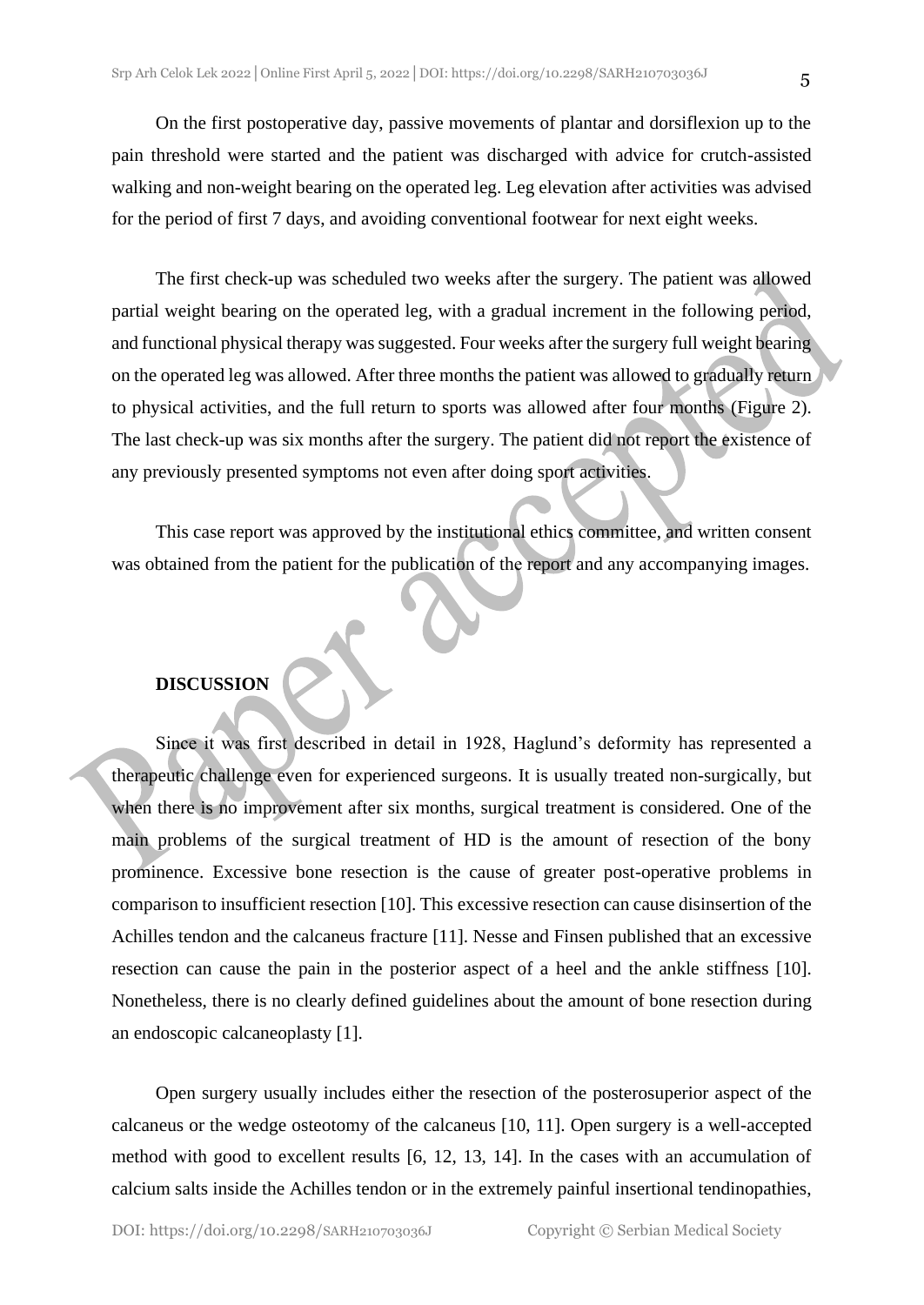"open" surgery has its advantages compared to the arthroscopic one [2, 15]. The most frequently used surgical approaches are the lateral and Achilles tendon-splitting approach. There are reports that open calcaneoplasty demonstrated a greater risk of the Achilles tendon attachment weakening, especially with osteoporotic bone, which can cause its avulsion during intensive rehabilitation [16]. Open surgery bears greater risks of post-operative complications, and their percentage significantly decreased by the introduction of arthroscopically assisted surgery of an ankle [11, 17].

Arthroscopically assisted surgical treatment of the HD is followed by minor postoperative complications, smaller incision and scar, minor blood loss, smaller postoperative swelling, and hematoma, sparing soft tissues, thus faster and easier recovery [3]. Since GE van Dijk in 1991 performed the first arthroscopic resection of the posterosuperior aspect of the calcaneus, calling it endoscopic calcaneoplasty, this surgical procedure has been more and more accepted as a therapeutic procedure [11]. Arthroscopic surgery enables precise local decompression, thus an excessive bone resection is avoided, as well as a lesser risk of Achilles tendon avulsion [1]. Ortmann reported one case of Achilles tendon rupture three weeks after arthroscopic calcaneoplasty [17]. Amount of the bone resection is showen to be lesser in arthroscopic calcaneoplasty [1, 6].

Initially, endoscopic procedures were performed only through two portals, in a prone or supine position, which has been well documented [4, 11, 16, 17]. Arthroscopic calcaneoplasty through two portals have certain limitations. The small distance between DPMP and DPLP with the need for frequent portal switching for adequate visualization and bony resection causes technicall difficulties, increases the risk of both iatrogenic injury and instrument damage, and prolongs the time of surgery [9].

Arthroscopic calcaneoplasty with three portal techniques has been used for the past decade due to the better visibility of retrocalcaneal bursa and bony prominence, the enlarged area for arthroscopic manipulation, and minimization of the risk of iatrogenic lesions [9]. The first two portals, were standard posteromedial and posterolateral portals [18]. Our third portal was PPLP and it was used for visualization, positioned immediately lateral to the Achilles tendon, 5 cm cranially from its attachment, according to the surgical technique described by Ziying Wu et al [9]. The proximal posteromedial portal was not used due to the possibility of injury to the posterior tibial neurovascular structures [5]. Different radiographic measurements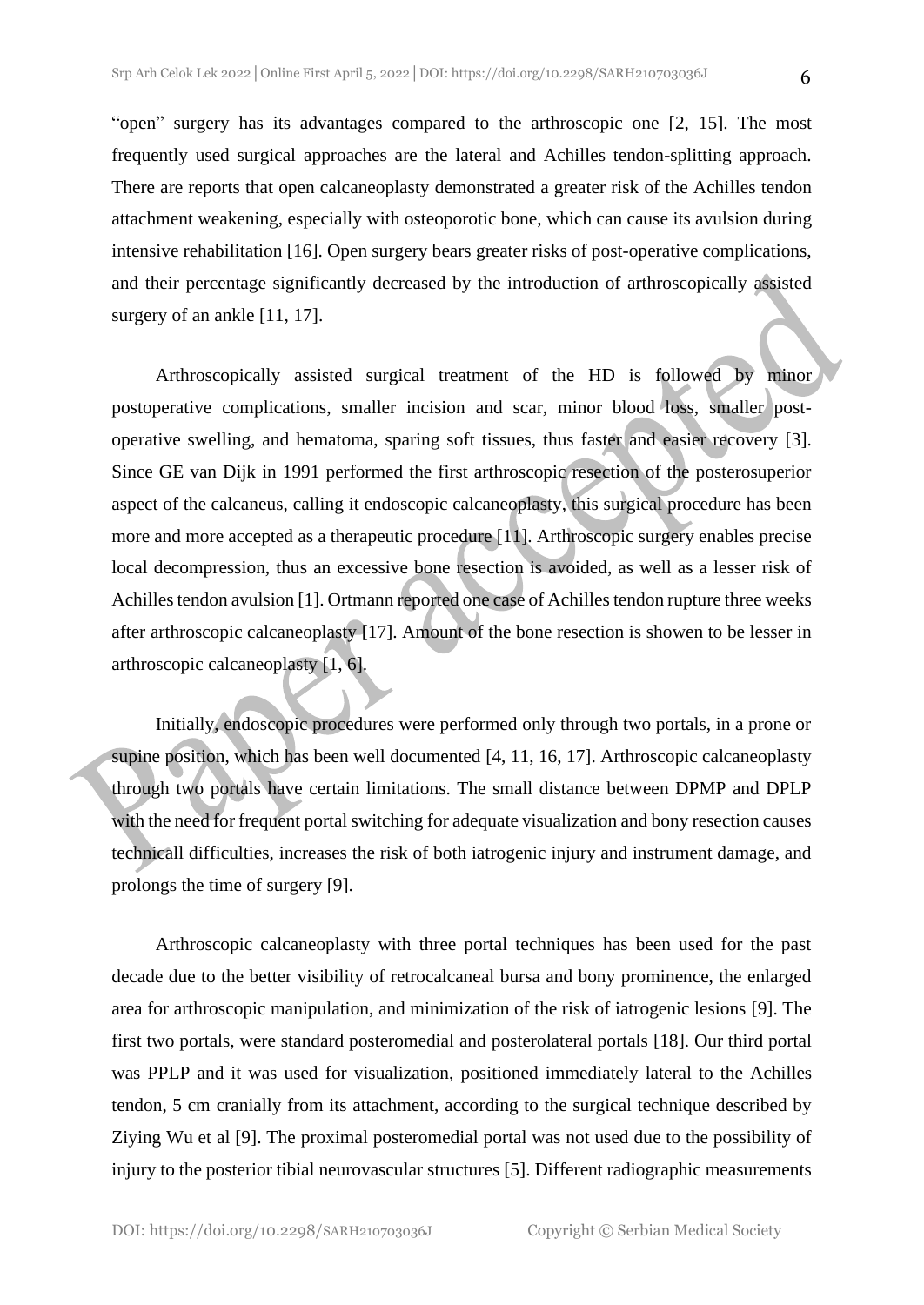are used in the preoperative estimation of the amount of bony resection in HD [6]. The ideal preoperative planning does not exist, since every radiographic measurement has its disadvantages [1]. In our case, in addition to the preoperative positive parallel pitch line, the amount of a bony resection was determined intraoperatively by dynamic tests. Under the direct control of an arthroscope, we resected the bony prominence, until there were no longer contact with the Achilles tendon through a full range of ankle motion. The same method was used by other authors, and despite the positive postoperative parallel pitch lines in three operated heels, they had good results and satisfied patients [9].

According to published studies, in the early postoperative period, we advised the leg elevation for 7 days, immediate postoperative passive and active motions up to the pain threshold, and avoidance of conventional footwear for the first 8 weeks [9]. Due to the inexperience and the fact that we were getting familiar with the procedure, we kept our patient non-weight bearing on operated leg for the first two weeks after the surgery. The avoidance of sports activities in the first three months was in accordance with the recommendations of the above-mentioned studies [7, 9]

There were no iatrogenic injuries, intraoperative or postoperative complications. We are aware that the postoperative period of monitoring is relatively short, but the good functional result and satisfied patient, encourages us to continue with this surgical procedure and try to further refine and improve the surgical technique and the postoperative management.

The analysis of a larger number of patients and a longer period of monitoring would provide us with more relevant data, which would indicate if the arthroscopic calcaneoplasty with three portal technique is an adequate and cost-effective surgical method in the treatment of HD. Nevertheless, this paper gives insights into the possibilities of arthroscopic surgery of HD, especially with the three-portal technique.

**Conflict of interest:** None declared.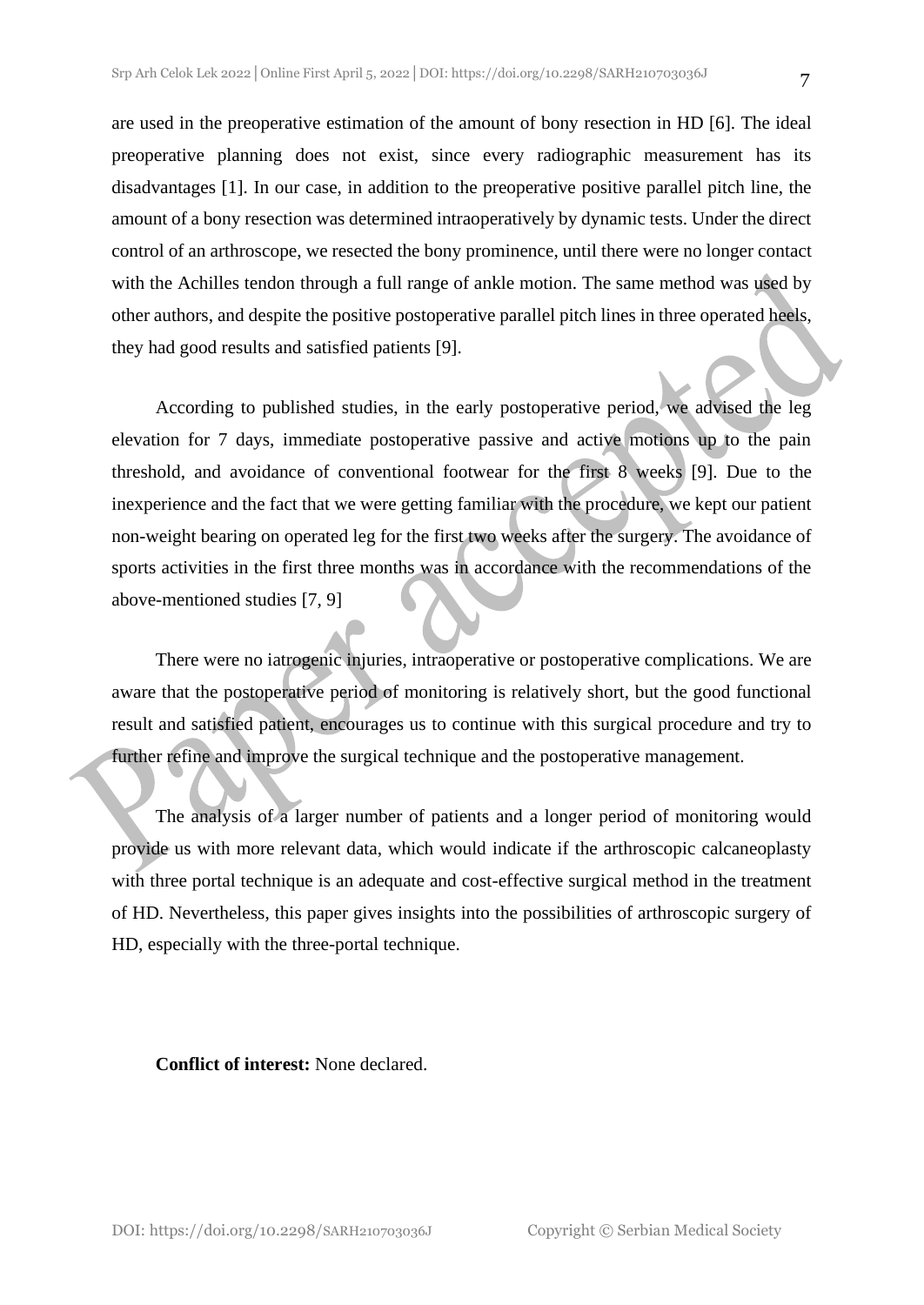#### **REFERENCES**

- 1. Lui TH, Lo CY, Siu YC. Minimally Invasive and Endoscopic Treatment of Haglund Syndrome. Foot and Ankle Clinics. 2019 Sep;24(3):515-31. doi:10.1016/j.fcl.2019.04.006
- 2. Clanton TO, Waldrop NE. Athletic Injuries to the Soft Tissues of the Foot and Ankle. In: Coughlin MJ, Saltzman CL, Anderson RB, editors. Mann's Surgery of the Foot and Ankle. 9th ed. Philadelphia, PA: Elsevier; 2014. p. 1531–100.
- 3. Opdam KTM, Zwiers R, Vroemen J, Sierevelt IN, Wiegerinck JI, van Dijk CN. High patient satisfaction and good long-term functional outcome after endoscopic calcaneoplasty in patients with retrocalcaneal bursitis. Knee Surg Sports Traumatol Arthrosc. 2021;29(5):1494-501. doi:10.1007/s00167-020-06167-2
- 4. Van Dijk CN, Van Dyk GE, Scholten PE, Kort NP. Endoscopic calcaneoplasty. Am J Sports Med. 2001;29(2):185-189. doi:10.1177/03635465010290021101
- 5. Retrouvey H, Silvanathan J, Bleakney RR, Anastakis DJ. A Case of Posterior Tibial Nerve Injury After Arthroscopic Calcaneoplasty. The Journal of Foot and Ankle Surgery. 2018 May;57(3):587-92. doi:10.1053/j.jfas.2017.10.004
- 6. Cusumano A, Martinelli N, Bianchi A, Bertelli A, Marangon A, Sansone V. Transtendinous approach calcaneoplasty versus endoscopic calcaneoplasty for Haglund's disease. International Orthopaedics (SICOT). 2021 Jan;45(1):225-31. doi:10.1007/s00264-020-04761-0
- 7. Yang YP, Li BH, Wei YX, et al. Functional follow-up after endoscopic calcaneoplasty for Haglund's deformity using the biodex isokinetic muscle testing system: A case series. Exp Ther Med. 2020;20(3):2805-11. doi:10.3892/etm.2020.9006
- 8. Vallone G, Vittorio T. Complete Achilles tendon rupture after local infiltration of corticosteroids in the treatment of deep retrocalcaneal bursitis. J Ultrasound. 2014 Jun;17(2):165-7. doi:10.1007/s40477-014-0066-9
- 9. Wu Z, Hua Y, Li Y, Chen S. Endoscopic treatment of Haglund's syndrome with a three portal technique. International Orthopaedics (SICOT). 2012 Aug;36(8):1623-7. doi:10.1007/s00264-012-1518-5
- 10. Nesse E, Finsen V. Poor results after resection for Haglund's heel: Analysis of 35 heels in 23 patients after 3 years. Acta Orthop Scand. 1994 Jan;65(1):107-9. 10.3109/17453679408993732
- 11. Scholten PE, Van Dijk CN. Endoscopic calcaneoplasty. Foot Ankle Clin. 2006;11(2):439-viii. doi:10.1016/j.fcl.2006.02.004
- 12. Pi Y, Hu Y, Guo Q, et al. Open Versus Endoscopic Osteotomy of Posterosuperior Calcaneal Tuberosity for Haglund Syndrome: A Retrospective Cohort Study. Orthop J Sports Med. 2021;9(4) doi:10.1177/23259671211001055
- 13. Pećina M, Bojanić I. Overuse injuries of the musculoskeletal system. 2nd ed. Boca Raton: CRC Press; 2003. pp.  $270 - 3$ .
- 14. Sammarco GJ, Taylor AL. Operative management of Haglund's deformity in the nonathlete: a retrospective study. Foot Ankle Int. 1998;19(11):724-9. doi:10.1177/107110079801901102
- 15. Zhuang Z, Yang Y, Chhantyal K, Chen J, Yuan G, Ni Y, et al. Central Tendon-Splitting Approach and Double Row Suturing for the Treatment of Insertional Achilles Tendinopathy. BioMed Research International. 2019 Aug 21;2019:1-10. doi:10.1155/2019/4920647
- 16. Pfeffer G, Gonzalez T, Zapf M, Nelson TJ, Metzger MF. Achilles Pullout Strength After Open Calcaneoplasty for Haglund's Syndrome. Foot Ankle Int. 2018;39(8):966-9. doi:10.1177/1071100718770391
- 17. Ortmann FW, McBryde AM. Endoscopic bony and soft-tissue decompression of the retrocalcaneal space for the treatment of Haglund deformity and retrocalcaneal bursitis. Foot Ankle Int. 2007;28(2):149-153. doi:10.3113/FAI.2007.0149
- 18. Murphy GA. Arthroscopy of the Foot and Ankle. In: Azar FM, Beatz JH. Campbell's Operative Orthopaedics. 14th ed. Philadelphia, PA: Elsavier; 2021. p. 2552-75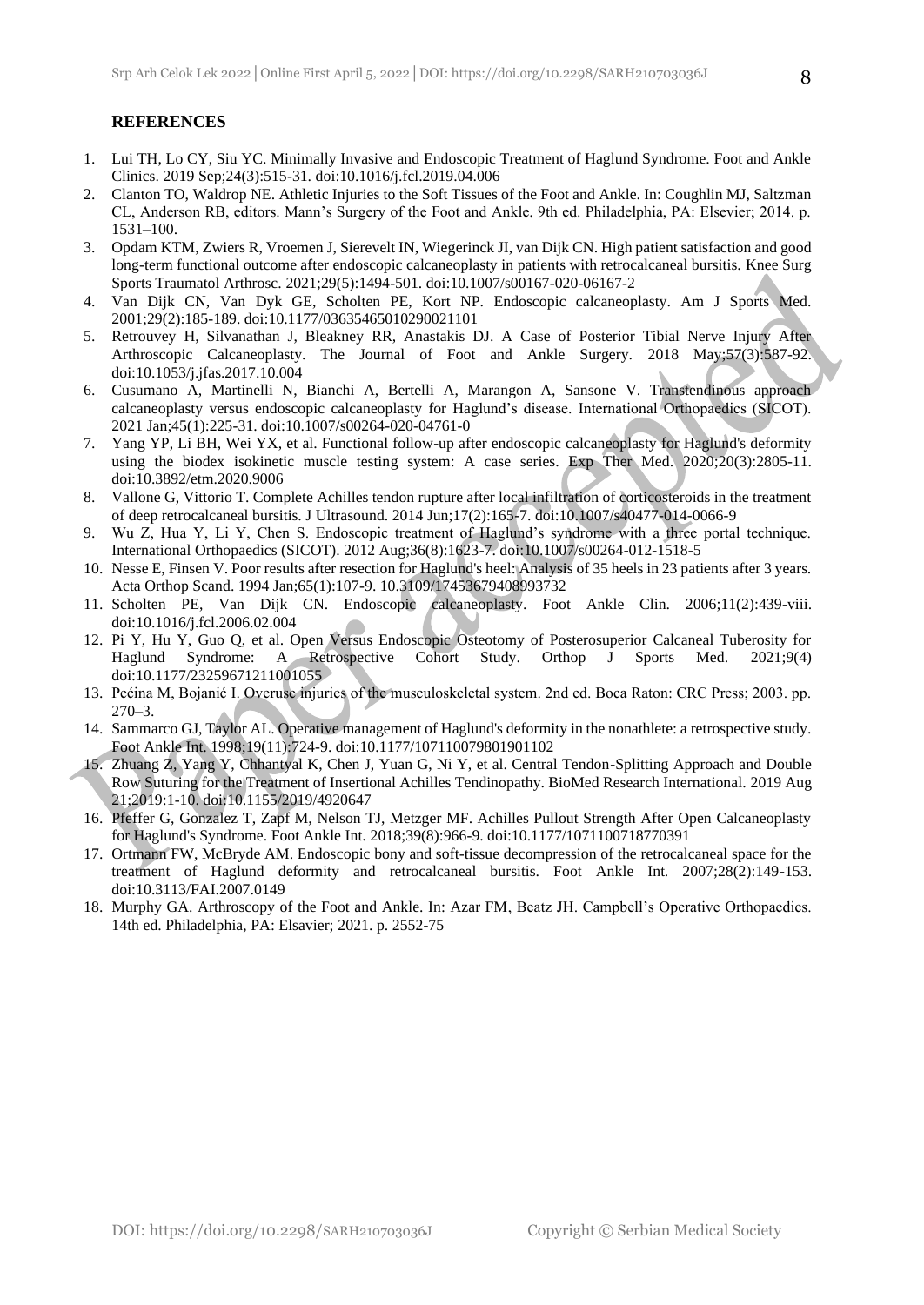

**Figure 1.** A) 1 – proximal posterolateral portal (PPLP); 2 – distal posterolateral portal (DPLP); 3 – distal posteromedial portal (DPMP); B) operation procedure.